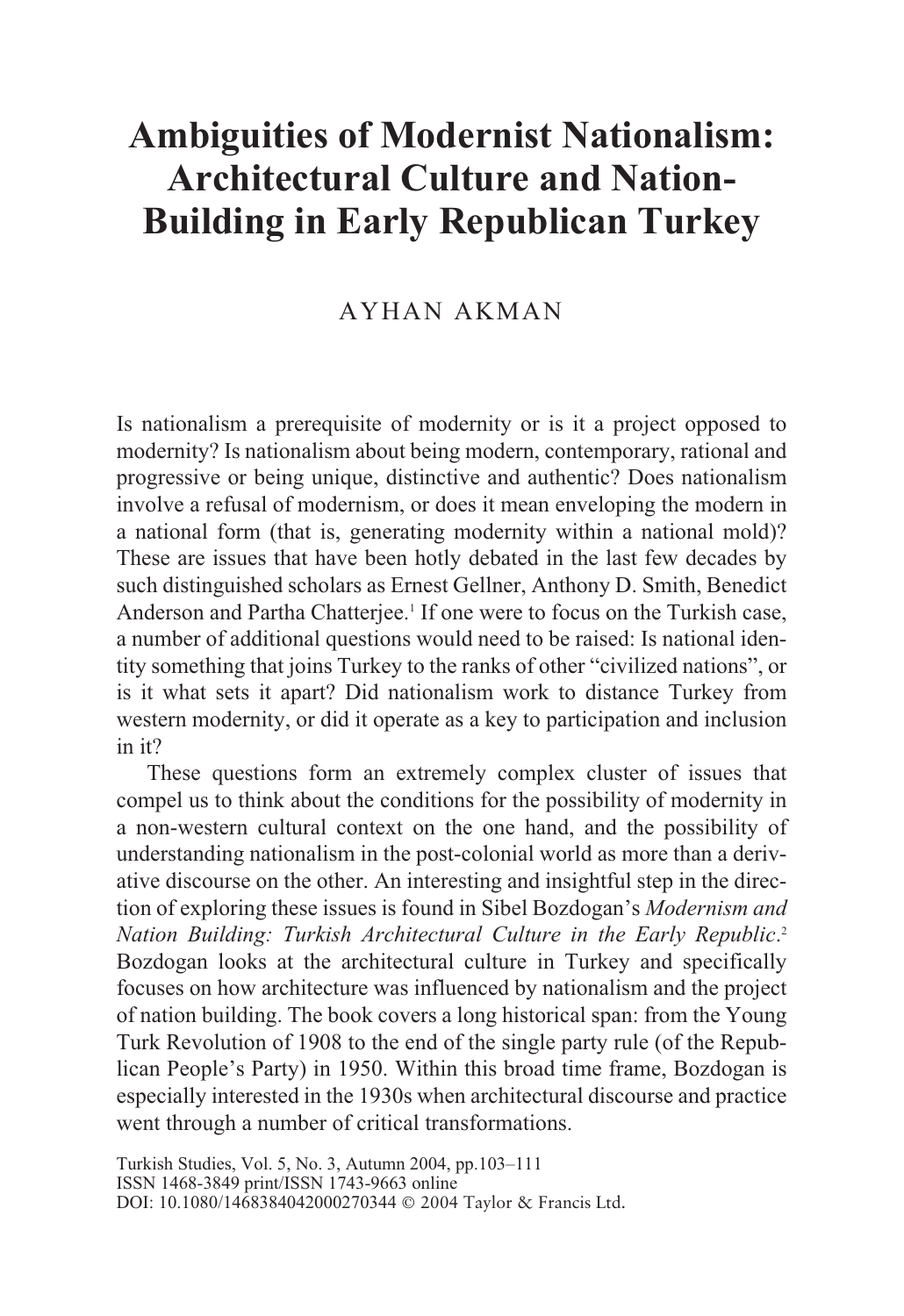The originality of Bozdogan's text lies in the fact that rather than being a conventional history of the architectural styles and fashions of the early Republic, it explicitly and systematically attempts to articulate the relationship between architecture and the Kemalist nation-building project. Thus, instead of a merely formal analysis of the history of architectural conventions and styles, the reader gets a complex picture of the evolving relationship between an art form on the one hand and political and ideological dynamics on the other. In other words, Bozdogan is not interested in approaching architecture only from a stylistic point of view; instead, she wants to understand architecture in relation to the larger political and historical context which in turn involves discussing nation-building and state power within a non-European context. It is for this reason that the functional and technical aspects of architecture are supplemented in the book with the symbolic and representational dimensions. Indeed, it is her approach to architecture as a form of visual politics that makes Bozdogan's book a highly original contribution to scholarship on Turkish nationalism, architecture and history alike.

Bozdogan's book is a thought provoking and well-researched work, which does a deft job of handling multiple audiences (art historians, architects, social anthropologists, political scientists, sociologists, Middle East experts and so on) and makes its contribution in multiple fields such as architectural history and studies of nationalism. The book deserves praise both for the rich empirical material that it offers on architectural culture in early Republican Turkey and also for stimulating a theoretical debate regarding the linkages between architecture, nationalism and high modernism. A brief essay cannot do full justice to the range and complexity of issues that Bozdogan tries to tackle. This essay, will confine its interest to what it takes to be the central problematique of the book: the ambiguous and ever-changing relationship between the national and the modern in the architecture of the early Republican years.

The project of nation building in Turkey involved the creation of a new, modern society at the level of "contemporary civilization". Bozdogan traces a number of different articulations of the axial imperatives to be simultaneously modern and national in the architectural grammar of the early Republic. Her chapter titled "*Milli Mimari*: Nationalizing the Modern" is especially pivotal in this regard. On the whole, Bozdogan argues, the potential tension between the ideals of modernity and nationality was pacified by generating two, presumably supplementary, arguments which became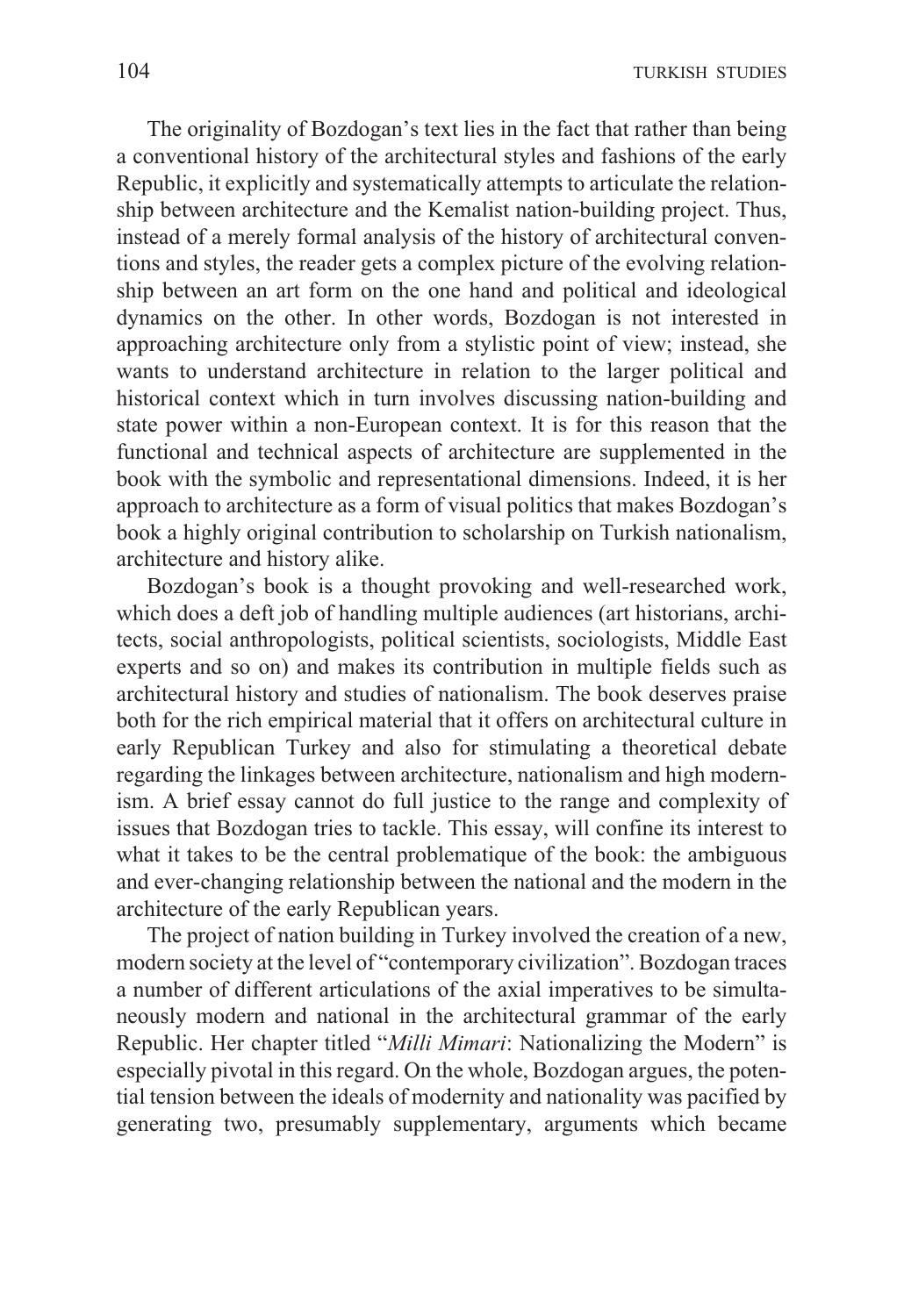prevalent in the architectural as well as the political landscape of the early Republic.

The first argument was that the modern is necessarily national. Many modernist architects articulated a vision of the modern as the search for the appropriate, functional response to context; what kind of materials, building techniques, structural features are appropriate to the climate, topography, and vegetation of the country. Therefore, it is argued, the requirement to be modern naturally led to being national. As Bozdogan points out, it was critical in this regard that context was taken to mean primarily natural, and not cultural, context.<sup>3</sup> Bracketing culture made appeals to context sufficiently neutral for Republican architects so that it could be immanently tied to modernity as an ideal. Understanding context culturally, instead of naturally, would have been problematic because it would have necessitated invocation of the Ottoman and Islamic components of the nation's heritage. The new Republic's double rejection of Ottoman and Islamic cultural traditions caused the frame of the new national culture to be remarkably empty.

Without a concrete referent (derived either from its imperial past or from its present peripheral, folk culture), the national culture that Kemalist nationalism endeavored to create was founded on a conspicuous absence. Two supplementary strategies (an ambitious program of cultural westernization and a project for fabricating a genealogy for the nation) were employed in an effort to remedy this absence. Under the supervision of Atatürk, a number of state institutions (such as the Turkish History Institute and the Turkish Language Institute) were created in the 1930s to produce what came to be known as the Turkish history thesis and the Sun-language theory. The main idea behind such attempts was to create an origin for the Turkish nation which was neither Islamic nor Ottoman. There were two aims that nationalists sought to accomplish by providing a new genealogy for the Turkish nation: to demonstrate how the Turkish nation had ancient roots in Anatolia (which in turn justified the Republic's claims to its territory) and to show how Turkish culture was compatible with modernity.

The second argument used to ease the tension between modernity and nationalism was that Turkish national culture and architecture is already modern and rational because it embodies the same qualities valorized by modernism (such as simplicity, functionality, austerity and lack of ornamentation). In other words, the national was justified on the altar of the modern and rational. It was argued that once Turkish culture was successfully stripped of the layers of Oriental civilization imposed upon it during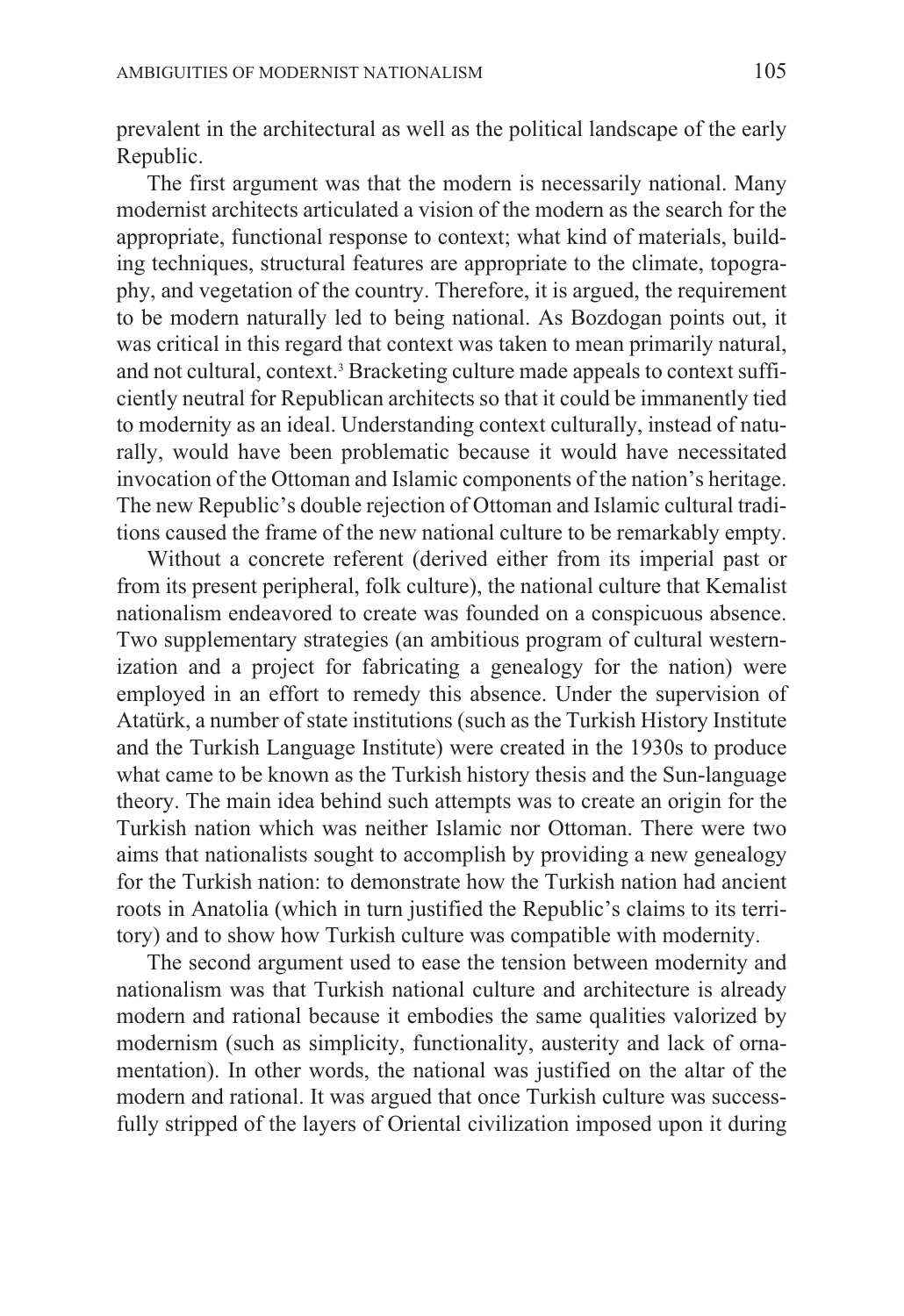the Ottoman centuries, the distinctively rational kernel of Turkish culture would resurface. This recovery of the pure, simple, unadorned, proportional, functional and rational features of Turkish architecture would necessitate the exorcism of the Arabian or Persian influences which encumbered it with Oriental ornamentation, confusion and excess. Turkish nationalists adopted an Orientalist trope and used it against the "Oriental Other" of the Turkish nation in its Ottoman, Islamic, Arabian and Persian guises: Turkish architecture already possessed many qualities exalted by modern architects in the West, whereas other Islamic architectures were Oriental.<sup>4</sup> It is noteworthy that Turkish nationalist discourse distanced and differentiated the Turkish nation from the "Orientals" (that is, Arabs and Persians) by referring to its inherently rational and ultimately western character.

The question of national distinctiveness that preoccupies so many nationalist movements in the post-colonial world was transformed in Turkish nationalist discourse into a question of difference from the Orientals. By placing themselves on the western side of the great divide, Turkish nationalists were able to pacify the questions of authenticity and cultural difference which are of such central importance in the nationalisms of the postcolonial world. Partly by virtue of being heir to a multi-ethnic, multi-religious empire and its strong state tradition, partly by escaping direct colonial domination by embarking on a long series of self-inflicted westernizing reforms (which preceded the founding of the Republic), the dilemma of choosing between modernity and authenticity in the formation of a national culture was not felt as acutely in Turkey as elsewhere in the Third World.

Within this overall problematique of nationalism and modernity, the place of the vernacular in national architecture remained equivocal and ever shifting. As Bozdogan points out, vernacular architecture had multiple references: on the one hand, it referred to urban houses built with timber, featuring pitched roofs. On the other hand, it pointed in the direction of rural houses of Anatolia, built with "cubic" features and typically using mudbrick as building material. Neither of these references to the vernacular was about state power or representation of the state per se. And neither was able to dominate the central agenda of architecture in the early years of the Republic. While an attempt was made to justify and find a place for the vernacular architecture of Anatolia in terms of the rational and functional kernel of its design characteristics, a different tendency also existed that at best ignored (and at worst despised) vernacular architecture. In other words, while there was a temptation to incorporate the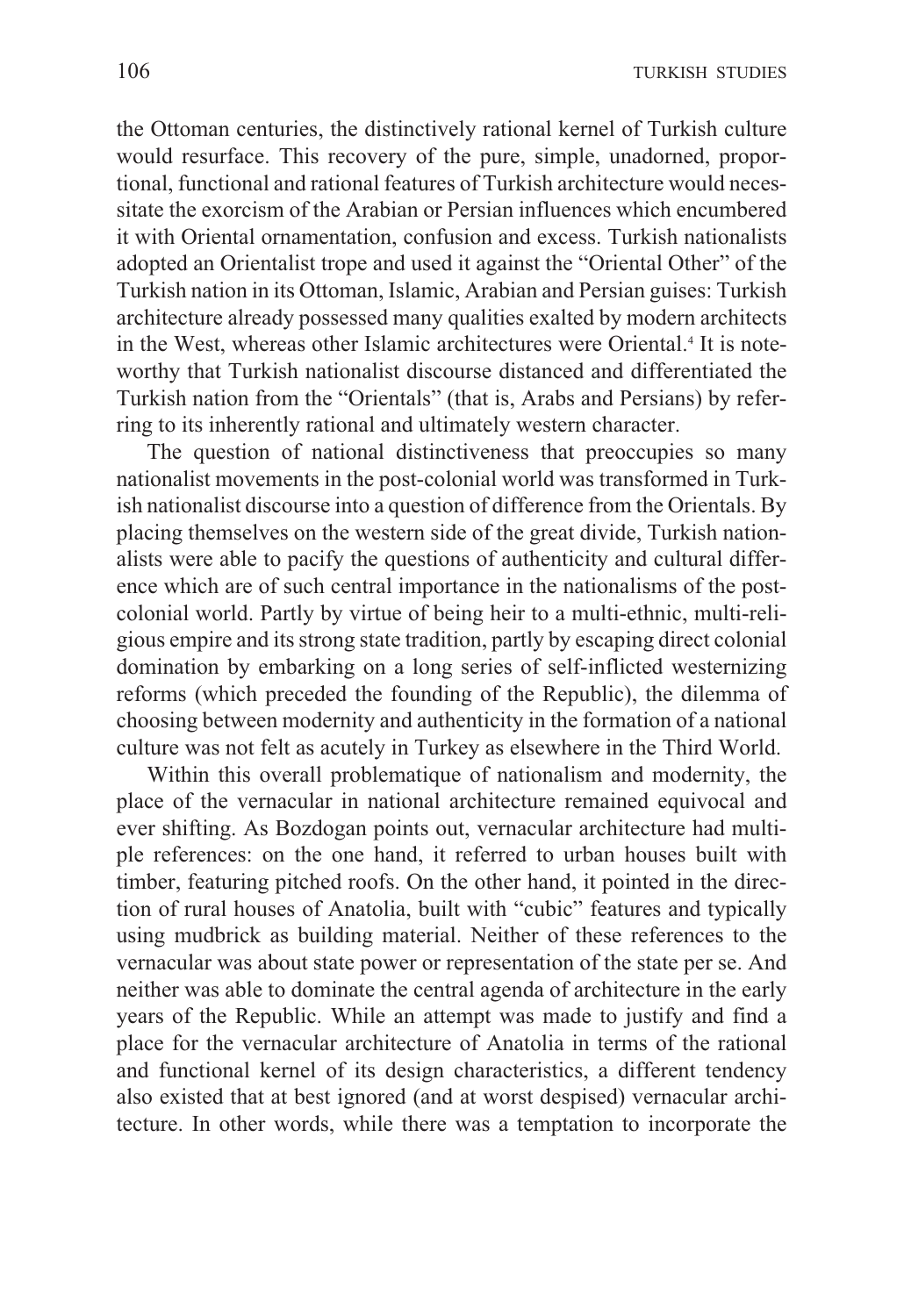local, "authentic" (be it the timber house with pitched roof or the cubic Anatolian mudbrick house) into the new, national architecture, a far more powerful movement advocated the importation of a stripped-down classicism heavily influenced by central and eastern European architecture, manifesting itself primarily in the form of state buildings and monuments. The relative weakness of the pursuit of the vernacular was due to its identification with folk culture on the one hand, and its private, non-state character on the other.

To the extent that an attempt was made to incorporate vernacular architecture into national architecture, it was based less upon a claim for expressing a distinctive Volkgeist and more on a rationalist account of how vernacular architecture's "utility, simplicity, constructional honesty, conformity to local materials, climate and resources" represented "the same basic qualities and criteria that modern architecture sought".<sup>5</sup> Therefore, one can conclude that the early Republican era's central problematique was not primarily about the formulation of a truly distinctive and unique architectural style to represent the nation. Rather, it was about the Turkish state's mission to create a modern, secular, and rational new society. On the whole, vernacular architecture remained, at best, at the margins of the Republic's new architecture. The main interest instead was in symbolizing the state's transformative power through a modernist style that remained predominant at least until the 1950s.

It is within this modern/national nexus that Bozdogan presents her case opposing the conventional understanding of Turkish architecture of this period. Bozdogan's contention is that rather than explaining the shifts in architectural style as a result of changing architectural fashions, one has to understand them as different articulations of a continuous, underlying nationalist agenda. While the manifestations of this fundamental agenda varied (for example, vernacular, international, classicist architectures), the underlying motivation continued to be the desire to express the simultaneously revolutionary, modernist and national character of the young Turkish state. Bozdogan's point is that, in the final analysis, it was not the autonomous dynamics of the architectural profession but the broader context of a modernist nationalism that was decisive for the changes in architectural style and preferences:

What gives this period [1908–50] its coherence, its deep structure under the surface of visible stylistic shifts, is the strong political and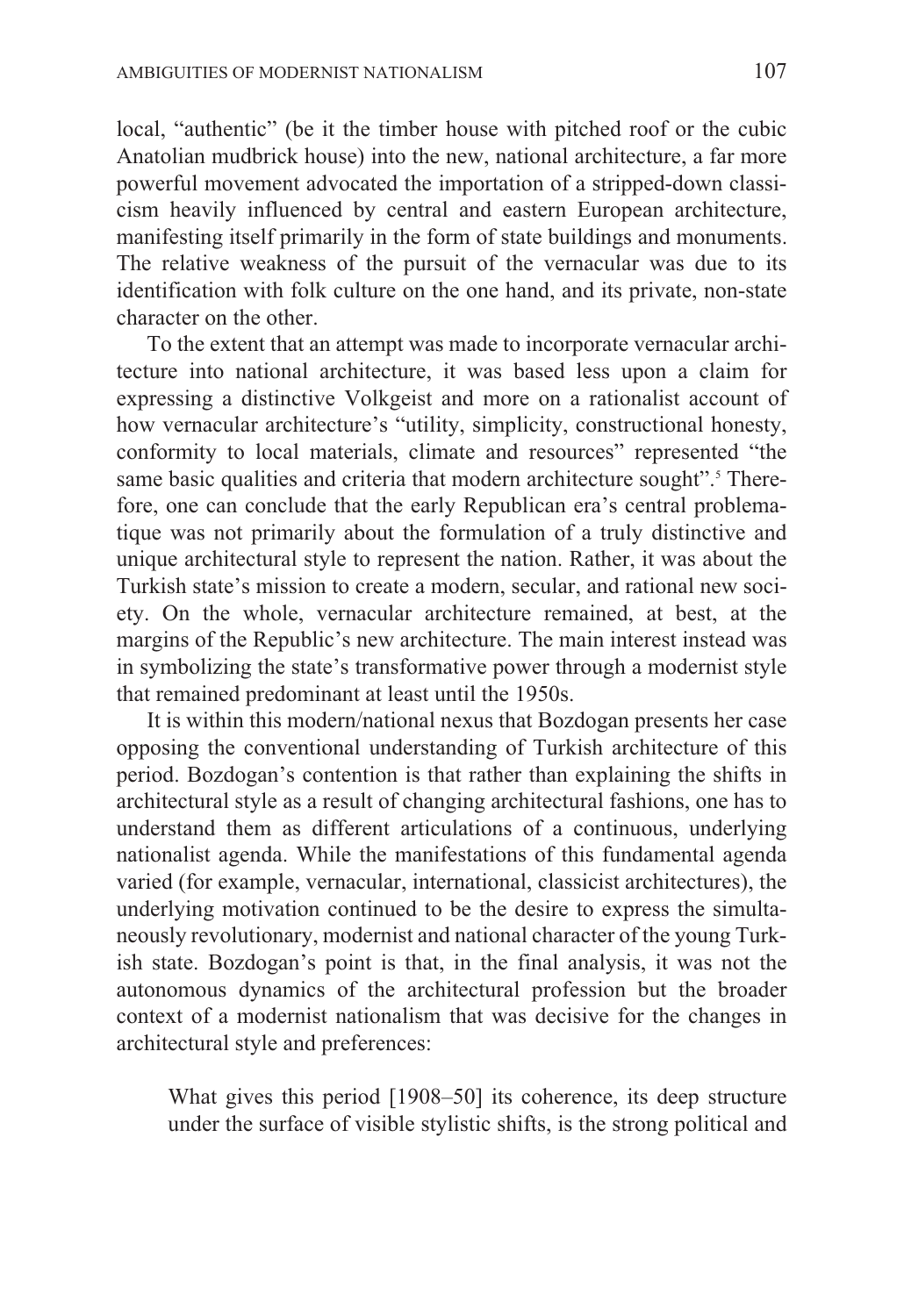108 TURKISH STUDIES

ideological charge of architecture in the service of nation building. During this period, style was not an autonomous aesthetic realm. It was a powerful vehicle through which political leaders and professional architects sought to imagine the nation where it did not exist. This is a point frequently missed by architectural historians, who tend to divide the early Republican period into three stylistically defined phases: the first national style (Ottoman revivalism), the international style (the New Architecture), and the second national style (vernacular and classical references). These terms, which suggest a switching back and forth between the poles of a national-versus-international dichotomy, obscure the fact that regardless of changes in formal expression, *nationalism* was the driving force of Turkish architectural culture between 1908 and 1950.<sup>6</sup>

While Bozdogan's point regarding the underlying continuity and motivation provided by nationalism is sensible, the fact that such political will did not have a clear-cut, unambiguous expression in the realm of architecture should be kept in mind. Being modern variously meant being national (rather than imperial/Ottoman), secular (rather than Islamic), contemporary (rather than traditional) and progressive (rather than backward). How the project of creating a modern nation was to be represented in architecture did not admit to a single, unequivocal answer.

The deep ambivalence that the Republican elites displayed regarding the stylistic attributes of architecture hints at a lacuna that interspaces political will and architectural expression: experimentation in the field of architecture (as observed in the rapid succession of revivalist, international and national styles), in politics (single-party, corporatist, multi-party models) and in the history and language (where there was experimentation with such views as the Sun-language theory and the Turkish history thesis) was not accidental but fundamental to the process of constructing a modern nation in Turkey. The continuous shifts in architectural style and the rapid pace of its transformation points to the importance of the debates and practices within the architectural field. One could argue that instead of architecture simply registering the nationalism of the elites, it has to be understood as a dynamic field of interaction between political will on the one hand and the specific grammar of architectural expression on the other. Attempting to explain the latter by referring to the logic of the former would run the risk of impoverishing our understanding of the matter. Further, one should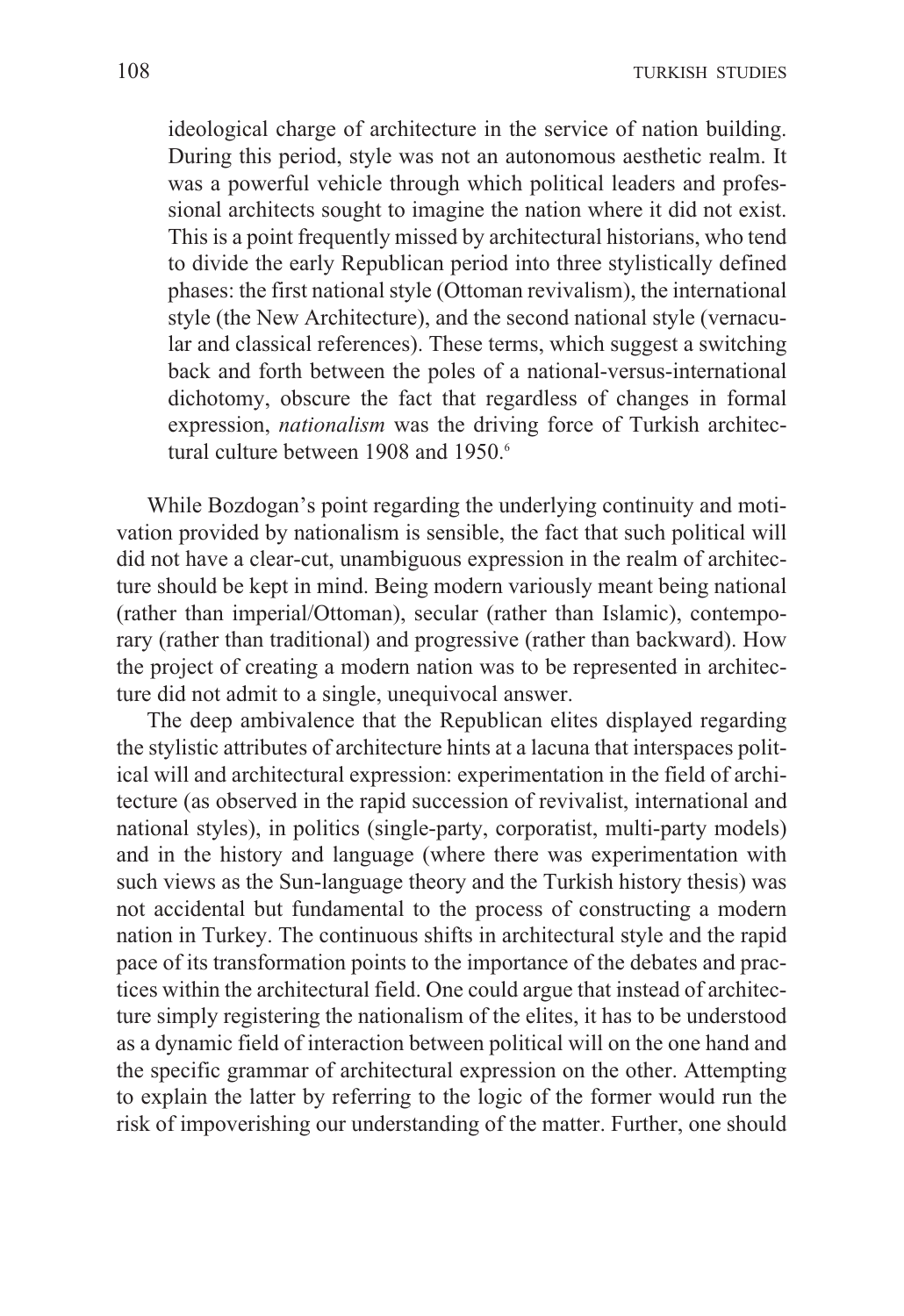keep in mind the ambivalent character of the nationalism of this period (1908–50): rather than treating nationalism as a given, unproblematic factor whose properties remain the same throughout, it would be more insightful to treat it as a variable whose changing character is itself in need of explanation.

On the whole, Bozdogan's work is successful precisely because it refrains from the temptation to give a reductionist account. Her analysis is rich with the nuances of the debates in the architectural community which reveal the historically contingent and limited options, ideas and styles that were available and the eclectic and sometimes inconsistent way in which political will was translated into architectural discourse and actual buildings. Unless one recognizes the lacuna that critically intervenes and separates political will and architectural representation, one would have difficulty in explaining how nationalists can embrace "international style" with such enthusiasm in the 1930s only to radically turn away from it in the following decade.

The story of cubic houses is typical in demonstrating the deep ambivalence that the Republican elites felt regarding certain forms of modernism and the lack of a definite formula to marry modernity with nationalism. While cubic apartments were hailed as the foci of progressive and modern living throughout the 1930s, shortly thereafter they were criticized for signifying an alienated, individualistic, corrupt and cosmopolitan lifestyle. Indeed, on the whole, "Republican ideology was willing to take modernism (and cubic architecture as its stylistic expression) on board for its scientific and progressive connotations but was deeply uneasy with its urban, cosmopolitan and international signifiers".7 The ambivalence that Kemalists experienced regarding cubic apartments was endemic to almost all other modernist forms as well. How cubic houses can become the ideal, modern homes for the families of the young nation at one point and became prime targets of criticism as foreign and alienating architectural forms soon afterwards cannot be explained by referring to a nationalistic ideology that was present throughout both of these periods. Rather, it has to be sought in the murky intersection of modernity and nationalism understood as an elite project of top-down cultural transformation.

Bozdogan's discussion of the calls for the "colonization of the countryside" (in Chapter 2) is instructive in detailing the character of the project of top-down cultural transformation. Couched within binaries of old/new, modern/traditional, rational/obscurantist, progressive/reactionary, the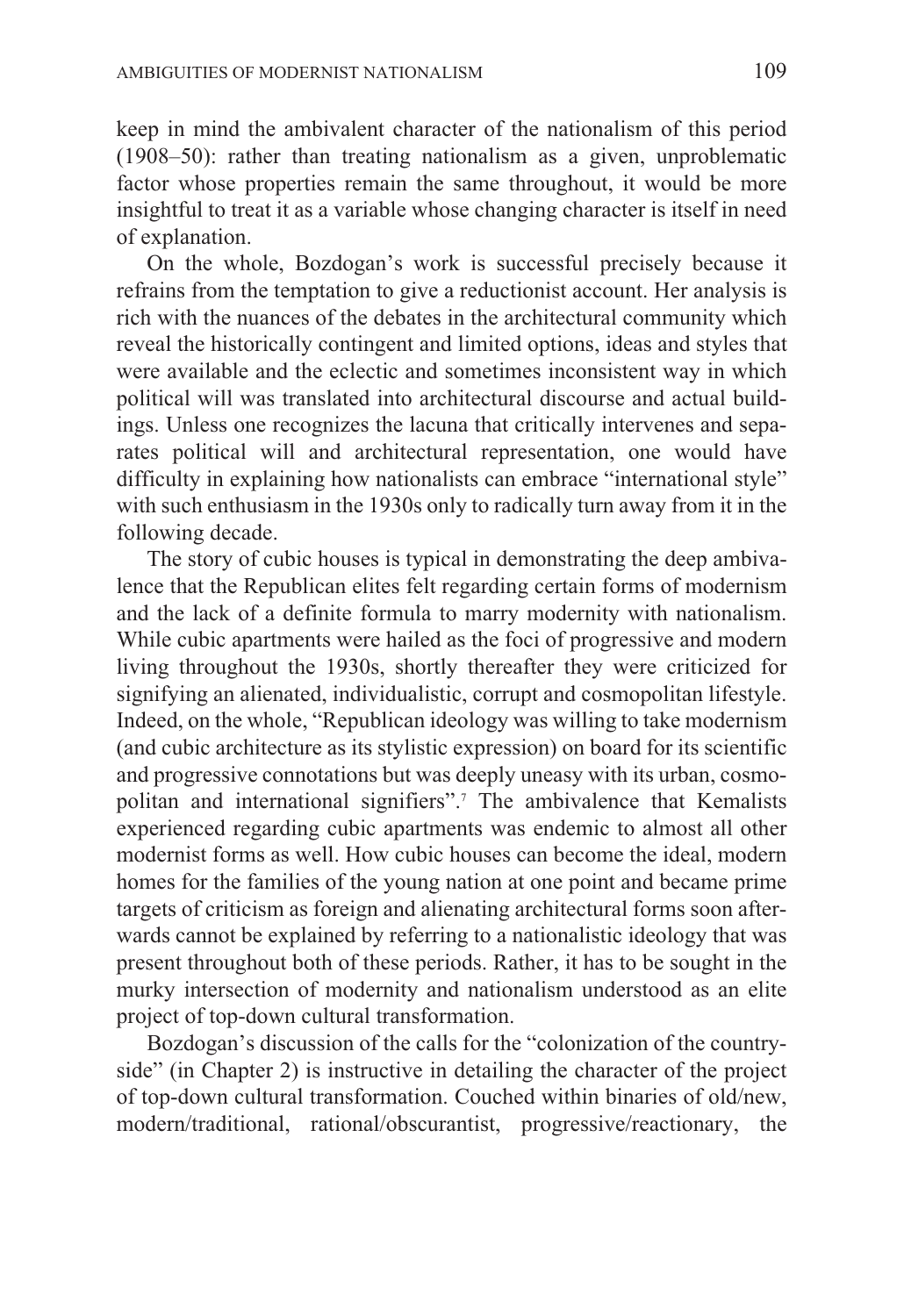110 TURKISH STUDIES

project for the "internal colonization" of the countryside was to be achieved in part through the creation of a new village architecture (*köy mimarisi*) that would radically alter the social, political and cultural parameters of rural life.<sup>8</sup> It has to be remembered that rather than the countryside, the civilizing ambition of the nationalist elites found its most powerful translation into built reality in the cities where the display of state power was most ostentatious. Despite this, however, the projects produced for a new village architecture are significant in so far as they reveal the kind of civilizing and secularizing agenda that the nationalist elites possessed. Architect Aptullah Ziya's design for a Republican village is typical in this regard; it includes a geometric ordering of the whole village in a linear pattern (recalling the layout of a military camp rather than a village) and assigns spaces for the village chief's house, gendarmerie, village union, market, school, museum, village common room, and bank as well as the villagers' homes. Within this comprehensive design, however, there is a conspicuous absence: the mosque, which traditionally constitutes the center of the villagers' civic life, along with the coffeehouse. The marriage of a severely disciplinary and rationalist ordering of village life with an underlying secularizing intent was not accidental but lay at the heart of the nationalist regime's policies.

On the whole, the specific articulation of modernity and nationalism found in the Turkish case suggests not just modernization in the service of nationalism but a distinct, modernist form of nationalism.9 Rather than using modernization instrumentally (as a necessary yet not *inherently* desirable tool for strengthening the nation), Republican elites used nationalism in the service of their goal of reaching "contemporary civilization". The aim of modernist Turkish nationalists was not limited to industrialization and economic development, but included the creation of "civilized," westernized, and *modern* subjects. Rather than aspiring to be an ethnocentric project of authenticity, Turkish national identity was primarily a modernist project of total cultural transformation. Thus, national identity was subservient to the project of modernity (understood as westernization). In other words, modernity was the ultimate ideal and the national form was important and necessary as a requirement of *that* modernity. Because modern societies were nation-states, rather than multi-ethnic empires or city-states, Turkish nationalist cadres consciously and deliberately adopted the nation-state as the appropriate matrix within which a thoroughly modern, rational and secular society could be built.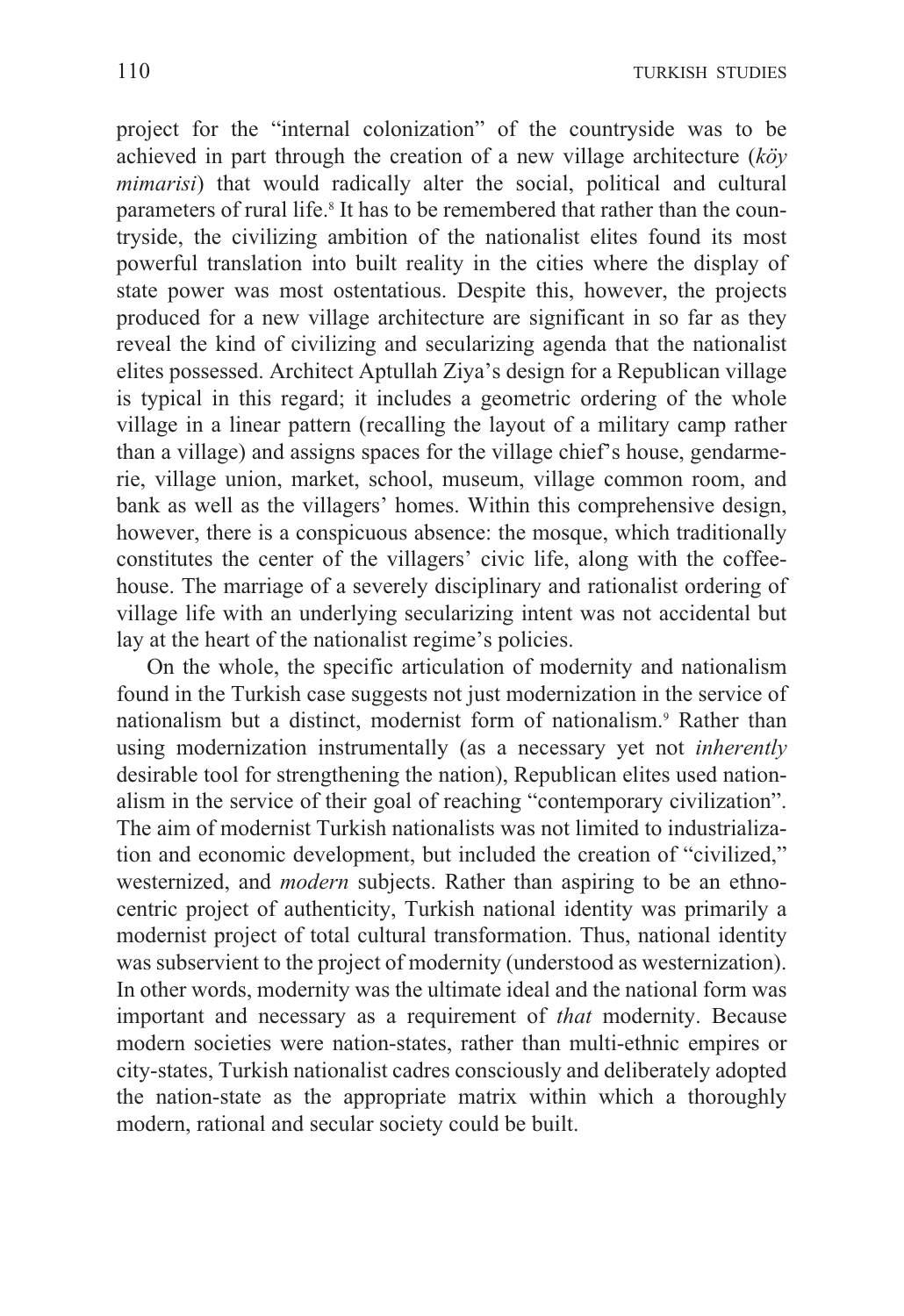## **NOTES**

- 1. See Ernest Gellner, *Nations and Nationalism* (Ithaca, NY: Cornell University Press, 1983); Anthony D. Smith, *National Identity* (Reno, NV: University of Nevada Press, 1991); Benedict Anderson, *Imagined Communities: Reflections on the Origins and Spread of Nationalism* (London: Verso, 1991); and Partha Chatterjee, *Nationalist Thought and the Colonial World: A Derivative Discourse* (Minneapolis: University of Minnesota Press, 1986).
- 2. Sibel Bozdogan, *Modernism and Nation Building: Turkish Architectural Culture in the Early Republic* (Seattle: University of Washington Press, 2001).
- 3. Ibid., p.259.
- 4. Ibid., p.248.
- 5. Ibid., p.255.
- 6. Ibid., p.294.
- 7. Ibid., p.234.
- 8. Ibid., pp.97–106.
- 9. For a detailed elaboration of the concept of modernist nationalism, see, Ayhan Akman "Modernist Nationalism: Statism and National Identity in Turkey," *Nationalities Papers*, Vol.32, No.1 (March 2004), pp.23–53.